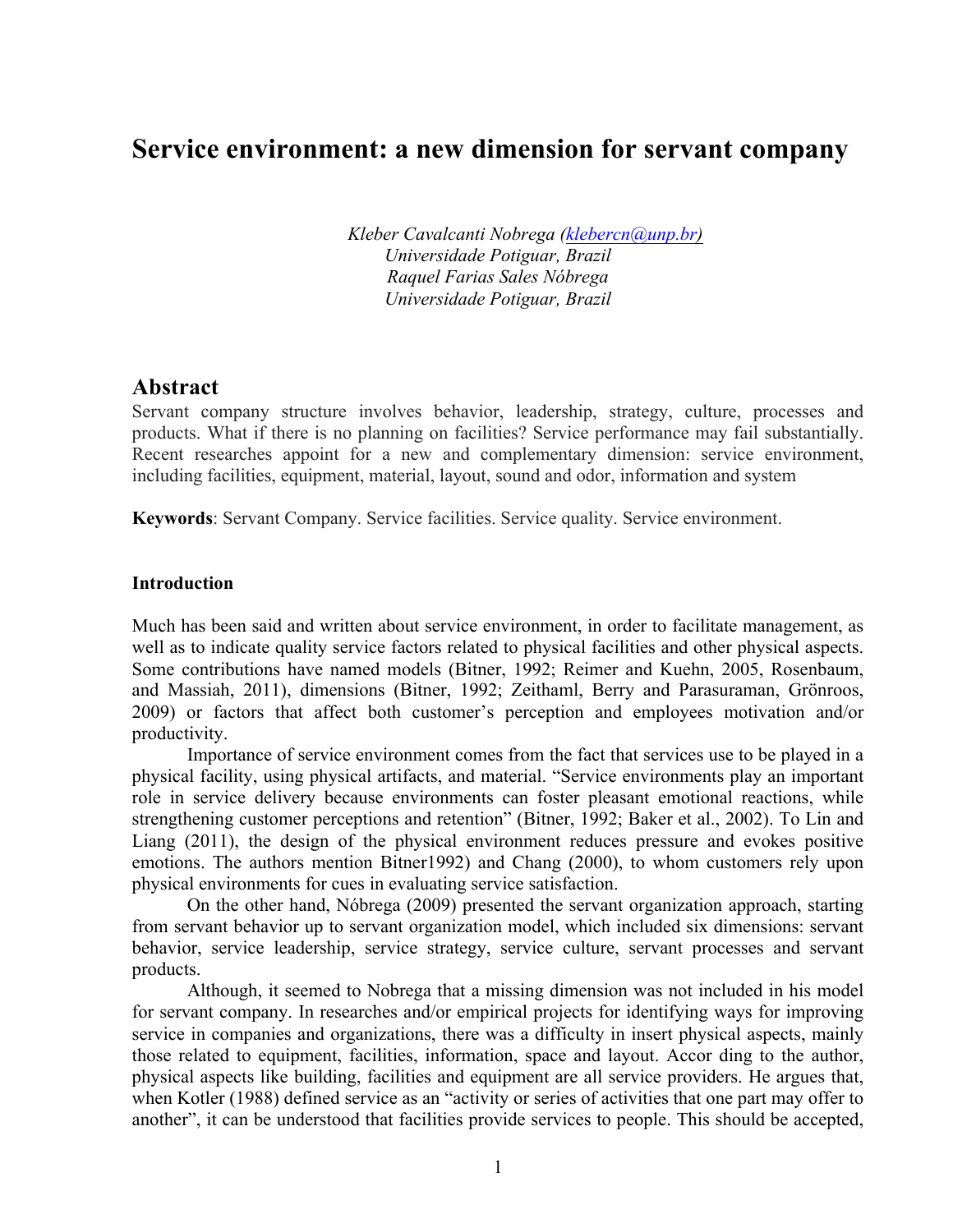otherwise how can someone explain a service provided by a lift in a building. He emphasizes this idea calling attention to the experience of anyone when using a public restroom, and registers that there is nobody providing service for us, the Facility does it!

So, what would be a servant company, in its physical and non-human aspects? If servant behavior, leadership, culture and strategy dimensions are predominant related to people and business intelligence, as well as servant product dimension deals essentially with tangible aspects and goods, the only option to include facilities, equipment and similar would be servant processes. Although adopting this option seemed useful and adequate in many occasions, there were a few situations in which it seemed inadequate to connect physical attributes to process. In order to confront this problem, this research was initiated.

So, the objective of this paper is to present a structured approach to deal with the physical aspects of servant company. The research, in its very first stage, consists of a literature research, which aims to contribute for managerial discussion, and further methods or principles for establishing a scheme for service environment, aggregating factors to a kind of servant environment. The main source of literature included services marketing, quality of service, and environment psychology. In order to add value to this theoretical approach, a case study was conducted in a funeral service company, applying the proposed dimensions as a guide to evaluate and indicate environment opportunities for improving service

### **Fundaments**

Nobrega (2009) introduced the servant organization structure, showed in *Figure 1*, which starts from individual servant behavior, and is extended to a servant company, based on a service leadership who promotes a service culture, in order to operate servant processes which deliver servant products, under a service strategy.

| Servant organization elements |                           |                                |                      |                              |                                              |  |  |  |
|-------------------------------|---------------------------|--------------------------------|----------------------|------------------------------|----------------------------------------------|--|--|--|
| Servant<br>Individual         | Service Strategy          | Servant<br>Products            | Servant<br>Processes | Service Culture              | Service<br>Leadership                        |  |  |  |
| Responsibility                | Internal<br>marketing     | Intrinsic quality              | Systematized         | Focus on results             | Results and<br>persuasion                    |  |  |  |
| Simplicity                    | Good relations            | Facilitates use                | Caregiver            | Respect                      | Educated and<br>patient                      |  |  |  |
| Resignation                   | Access                    | Informative                    | Responsive           | Serving                      | Listening and<br>stewardship                 |  |  |  |
| Initiative                    | Supplementary<br>services | Intelligent                    | Agile                | Responsiveness               | Influent and<br>awareness                    |  |  |  |
| Willingness to<br>help        | People<br>development     | Customer<br>focused            | Flexible             | Committed to<br>others       | Empathy and<br>committed to<br>people growth |  |  |  |
| Welfare<br>practices          | Social<br>responsibility  | Environmental<br>non affective | Customer<br>focused  | Common good                  | Common good,<br>building<br>community        |  |  |  |
| Usefulness                    | Service focus             | Supplementary<br>attributes    | Informative          | Usefulness and<br>efficiency | Educator                                     |  |  |  |

*Figure 1: Servant organization elements. Source (Nobrega, 2009)*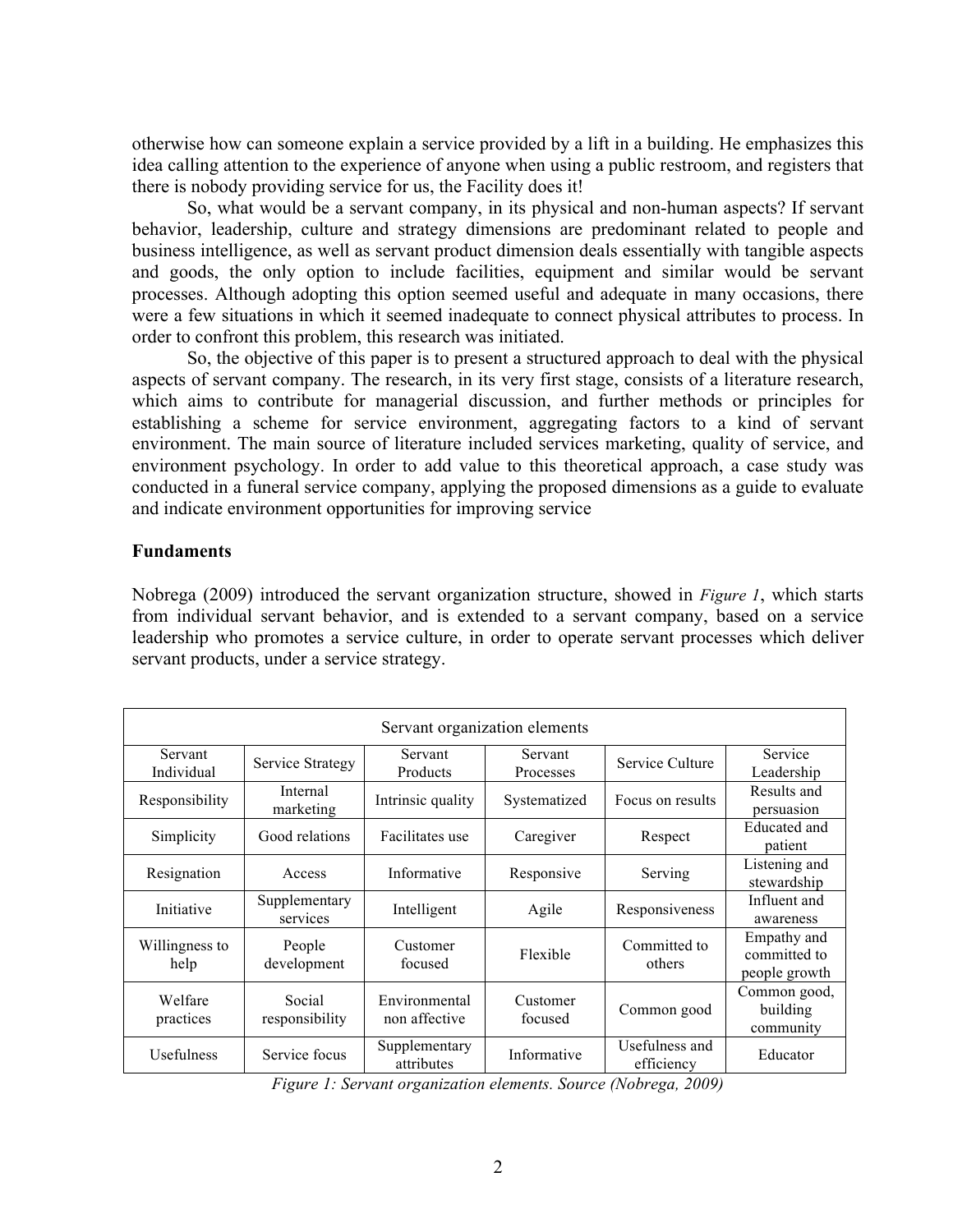Servant behavior consists of a situation in which people behave demonstrating commitment to serving, much more than in being served. On the other hand, service leadership consists of a context where leaders, besides acting individually in a serving minded way, think strategically on service end promote service both to people and organization.

Service strategy establishes an organizational thinking in which the role of services is a central item in corporation's strategy. Servant products are products, goods or services, developed to contain attributes similar to service operations characteristics. Servant processes is meant as serviceable processes, i.e., processes designed to contain elements typical from service sector. Service culture is meant as the background of values, principles that may orient service procedures to everybody in the organization.

One of the first contributions to environment aspects came from Kotler (1973), who mentioned the atmospherics or space design effects in buyers. Fowler and Bridges register that from that moment on, visual, olfactory, tactile and aural senses related to service environments have been researched to assess their effect on consumer attention, information (Baker et al., 2002; Chebat and Morrin, 2007).

A structured contribution came from Bitner (1992), who introduced the servicescape framework, using a typology of service organizations based on the variations in form and usage of the servicescape. A classification was made using, by one side, types of service based on who performs actions within the servicescape, and, on the other hand, the physical complexity of the servicescape. There are three types of service: self-service (customer only), interpersonal services (both customer and employee), and remote service (employee only). For each type of service, there are two options of physical complexity: elaborate, and lean. This scheme us mainly useful to analyze the impact of behavior aspects on customers and employees. The author draws attention to the fact that the effects of ambient conditions may be more noticed when they are extreme (loud music, high temperature), when people spend a long time in the servicescape, and/or when there is conflict with expectations.

Bitner's servicescape framework may be considered one of the most cited contributions on service environment subject, and has been mentioned by several authors (Lin and Liang, 2011; Zeithaml et al, 2013; Grönroos, 2004, 2007, 2009; Reimer and Kuehn, 2005, Rosenbaum, and Massiah, 2011). Grönroos (2009), when introduced the service system model, divided it in two parts: visible and non visible. In the visible part, the author mentioned there are four parts: customers involved in the process; customers contact employees; system and operational routines; and physical resources and equipment. In the non-visible part, the author includes computers, documents. He registers the effect of waiting rooms interior on customer satisfaction, while physical resources and equipment have an internal effect on employees. Grönroos argues that the servicescape can also include objects, music and aromas.

Once Bitner (1992) introduced the service process landscape as a model for understanding the physical setting of service and its influence on both employees and customers. Spangenberg et al. (1996) argued that the presence of pleasant ambient scent may increase actual and perceived times spent in a store. Zeithaml et al. (1990), when developing Servqual framework for evaluation of service quality, included the dimension tangibles, corresponding to appearance of physical facilities, equipment, and personnel and communications materials. This is one of the most known contributions on service quality comprehension. Although it is a very explored contribution from the authors in literature, it does not include other aspects as functionality, performance, or aesthetics of physical facilities, in general.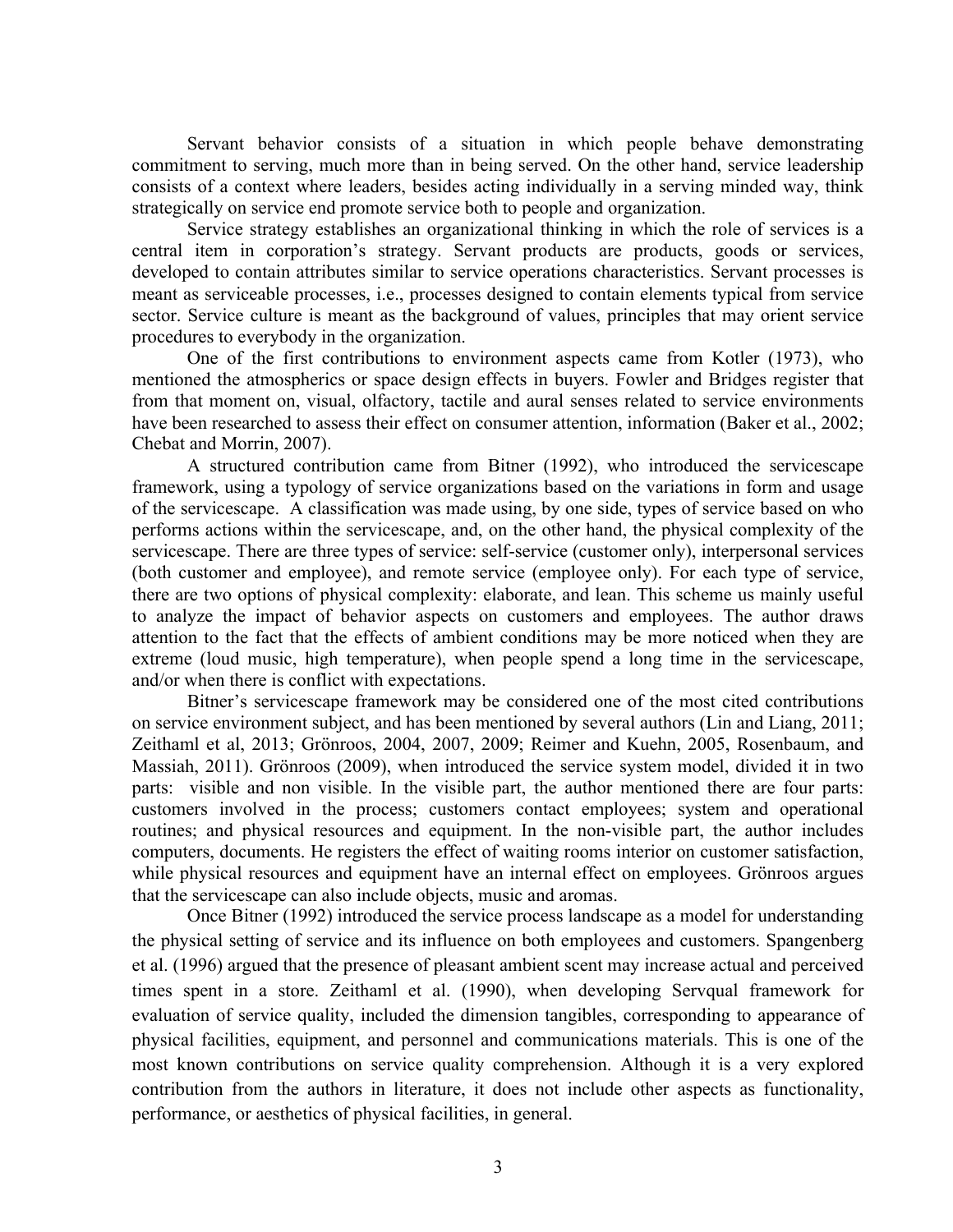Bitner (1992) in servicescape framework presents a list of factors, according to three environmental dimensions: ambient conditions (temperature, air quality, noise, music, odor); space/function (layout, equipment, furnishing); and signs, symbols and artifacts (signage, personal artifacts, style of decor). To Baker et al. (1994) ambient factors should consider some conditions, which not always are clearly present, or cannot be seen, such as air, lighting, music, and scent.

According to Bitner (1992), Wakefield and Blodgett's (1994) and Countryman and Jang (2006), mentioned that environmental comfort, such as temperature level, lighting, and music, affects both customers and employees satisfaction. Normann (2002), when presenting the service delivery system, included personnel, client and equipment and physical tools, mainly on the way how organization presents these last. The author points the impact of new technology – particularly information technology. To the author, although services involve social interactions, physical tools are critical to the functioning of such interactive systems.

Fitzsimmons and Fitzsimmons (2005) made a hard use of Bitner's servicescape framework to defend how a Facility should be projected, mentioning the three dimensions: ambient conditions, space/function, as well as signs, symbols and artifacts, with their corresponding aspects. Besides these elements, the author mention the necessity for dealing with flexibility, process flow, demand analysis for capacity planning, security, use of technology, information processing. Marodin (2010), in a research about hotel service quality, listed some attributes related to service environment: external appearance, Facilities security, room space, décor, temperature, noise, cleanliness, materials availability, internet availability, equipment availability and information availability. Edvardsson et al. (2010) provided a framework for the service environment, involving six dimensions: physical artifacts; intangible artifacts; technology; customer placement; customer involvement; interaction with employees.

Pareigis et al. (2011) researched about configurations of three different environmental dimensions – ambient condition (e.g. temperature, music), spatial layout and functionality (e.g. layout, furnishings) and signs, symbols and artifacts (signage, style of decor). In conducting a research about transportation service environment, their results showed, as items for physical environment, the issues: air quality, cleanliness, interior design, luggage space, music, noise level, seats and temperature. Lin and Liang (2011) elaborated a list of aspects for the service environment, such as layout, decoration style, lighting, and music. They argue that a welldesigned physical environment will elevate customers' positive emotions and perceptions of the service encounter. Oliveira (2012), when studying about quality assessment for Small Claims Courts State, after crossing opinions of citizens, administrative staff, lawyers, and judges, identified for service environment the attributes: external signalization, cleanliness, clear information, and ambient comfort.

Fowler and Bridges (2012) discovered that the use of positive atmospherics (specifically ambient scent) leads to better employee attitudes in the service environment. The authors register that other characteristics have been empirically tested for their influence on consumers, including lighting (Summers and Hebert, 2001; Vaccaro et al., 2008), cleanliness (Barber and Scarcelli, 2010; Wakefield and Blodgett, 1996), and ambient scent (Spangenberg et al., 1996). Findings from De Nisco and Warnaby (2013) study suggest that consumer's evaluation of service quality provided in specific streets within the town center is primarily related to space layout and functionality. Rosenbaum and Massiah (2011) proposed an extended framework for Bitner's servicescape paradigm, including the dimensions: Social dimensions; Socially symbolic dimension, and Natural dimension.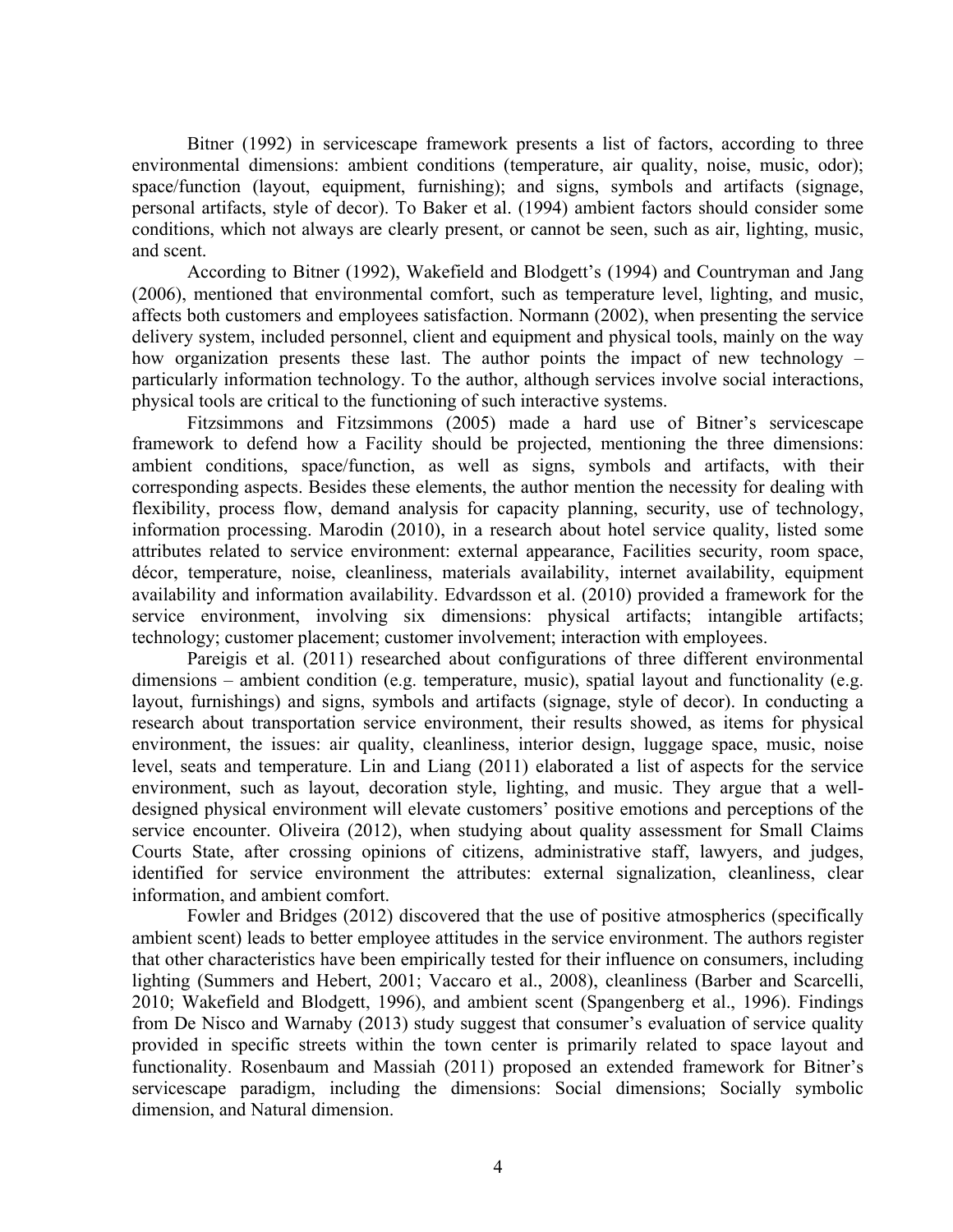Zeithaml et al. (2013) made hard use of Bitner's servicescape framework and its three dimensions. The authors, although, complement some aspects as color, texture, quality of materials. In this update literature the authors include guidelines for physical evidence strategy, including the necessity to recognize the strategic impact of physical evidence, blueprinting the physical evidence of service, clarify strategic roles of the servicescape, assess and identify physical evidence opportunities, update and modernize the evidence, and work crossfunctionally.

#### **Methodology**

The present paper shows results in two parts. The first one corresponded to a theoretical approach, in which a literature research was made, in order to propose a framework to service environment, aggregated to servant company model. The scheme is presented in next section. A second part corresponded to a practical application of the scheme, aiming to make some reflections about the usability of the scheme.

Since servant organization has been a recent approach, and its dimensions are still in development, much of this paper was based on literature research. This was based on Emerald data basis, using mainly the last five years, and using as search terms "service environment", "physical aspects", "and service facilities". A deep lecture was made in search of environment factors present in literature, to check their frequency of citation, and to build a structured framework, which were able to propose a comprehensive scheme, in such a way that it can be used in scientific research as well as for organizations management.

After building the scheme, a first practical of it was conducted, at the commercial area of a company that works with funeral plans. Grupo Vila, founded in 1948, is an organization that works with cemetery, funeral services, and commercializes, together with these, funeral plans, something similar to insurance plans. These plans are commercialized in a sale-at-home system, as well as in the company's dependences. Besides customer service for sales, these dependences are used to receive payment, solve problems and doubts, update documents and contracts, and to make new contracts affiliation.

During 60 days approximately, from September to November 2013, as part of a program for service improvement, employees were asked to identify problems and appoint possible improvements on service environment, in their respective job locations. They visited different locations, took pictures, and made meetings with their managers, in order to identify, discuss and analyze service environment opportunities for improvement. No previous reference was used, i.e., they did not know the theoretical scheme. After the task was finished, the service environment scheme was delivered to the participants, so that they could classify the identified improvement opportunities in accordance with the elements and attributes of the scheme. Data were analyzed using descriptive statistics.

#### **Results and discussion**

Once Servant company structure uses to be presented in the sequence dimension-elementattribute, *Figure 2* shows the elements and a conceptualization derived from literature contribution. In order to facilitate the comprehension and the coherence with other publications about servant company, the attributes were structured in the following elements: Facilities, equipment, layout, material, information, system, and sound & odor. For each of these elements, attributes were identified and registered.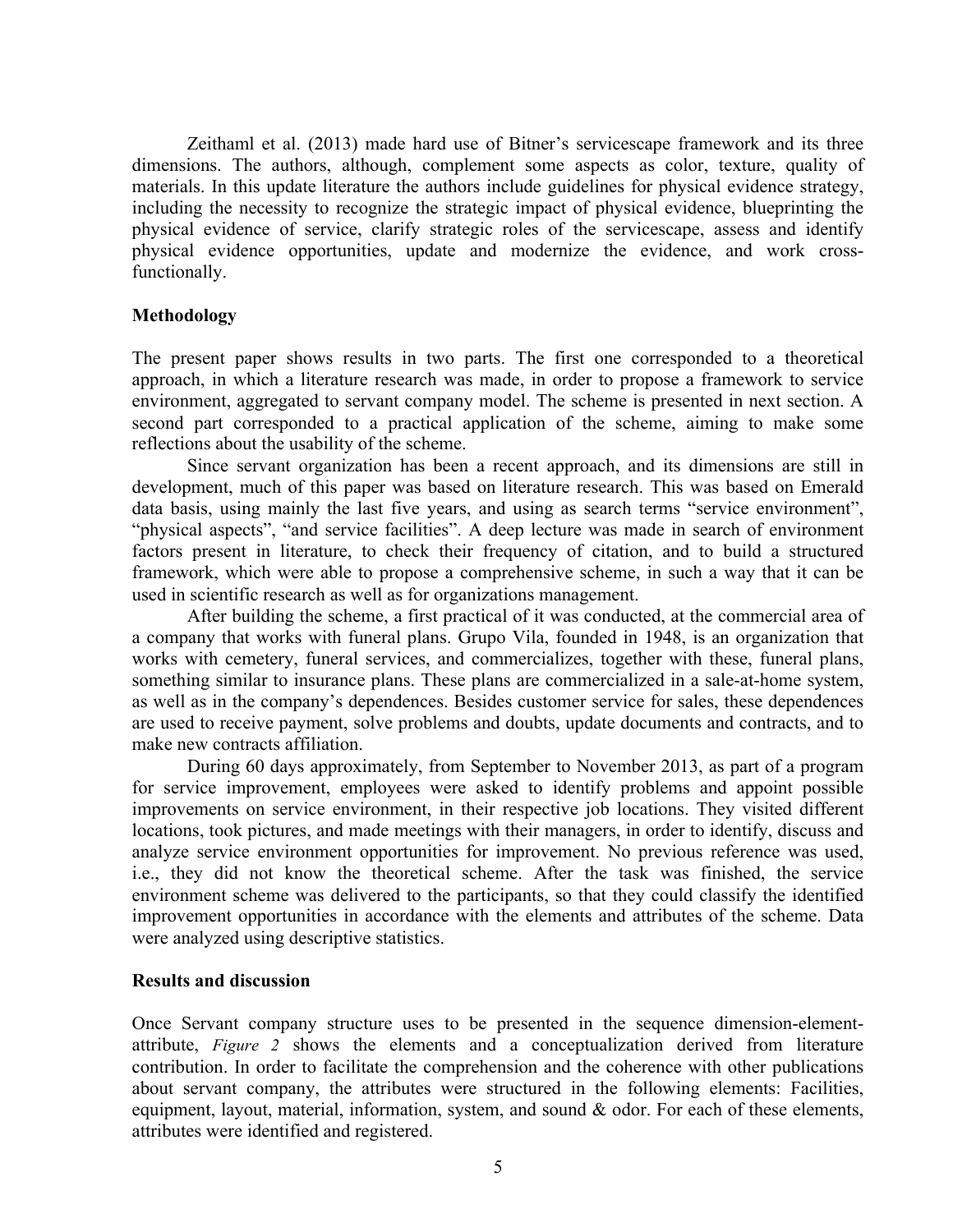| Service<br>Environment<br>Elements | Conceptualization                                                                                                                                                                              |  |  |
|------------------------------------|------------------------------------------------------------------------------------------------------------------------------------------------------------------------------------------------|--|--|
| Facilities                         | The design and disposal of adequate facilities, consisting of facilitated<br>access and locomotion, an pleasant ambient, air quality, cleanliness,<br>lighting, adequate space and temperature |  |  |
| Equipment                          | Availability of adequate, functional and good located/accessible<br>equipment, which may be ease of use                                                                                        |  |  |
| Lay out                            | Spatial distribution of equipment and furnishing, facilitating access,<br>providing service flow and continuity                                                                                |  |  |
| Material                           | Comprehensible and accessible material, with easy handling and well<br>identification                                                                                                          |  |  |
| Information                        | The care with available, clear, precise and correct information                                                                                                                                |  |  |
| <b>Systems</b>                     | Development and availability of agile, ease of use, and non stop<br>systems                                                                                                                    |  |  |
| Sound and Odor                     | The design and use of adequate, integrated and harmonic sound and<br>odor                                                                                                                      |  |  |

*Figure 2: Service Environment Elements*

A synthesis of the contributions found in literature used for this paper is shown in *Figure 3*, where each of the elements is detailed in their respective attributes. Among the authors Bitner appears as the strongest contributor, followed by Zeithaml, with whom that author published papers about service environment and other topics. Grönroos and Fitzsimmons, who also referred Bitner, also appear in a high frequency. Relating to attributes, those presenting higher frequency were: pleasant ambient, air quality, lighting, temperature, equipment, access, layout (spatial distribution), information, music and noise. From these ten, Bitner pointed 8, only not including odor and pleasant ambient. In a correspondence elements-attributes, basing on the attributes frequency of citation, the most cited element was Facilities, with over 27,8% of citations; sound & odor corresponded to 21,4% of citations; layout and information corresponded equally to 15,9% of citations. The least cited were Materials and System both with 4,8% of total citations.

As part of a program evolving 64 employees of the sale department of the studied company, with the main objective of identifying service environment opportunities for improvement, they were asked to conduct visit on each location, in order to identify "any opportunity they could detect, and elaborate an action plan which should be discussed with managers. The theoretical scheme, developed in this paper, was not shown to them before they could identify data end evaluate potential of implementation. Only after they had all data processed and analyzed, the scheme was delivered to them, and they, at this time, were asked to classify the improvement opportunities, according to the elements and attributes. *Table 1* shows the frequency of appearance of the attributes, according to the non-systematic identifications, made by the company's employees, during the service improvement project.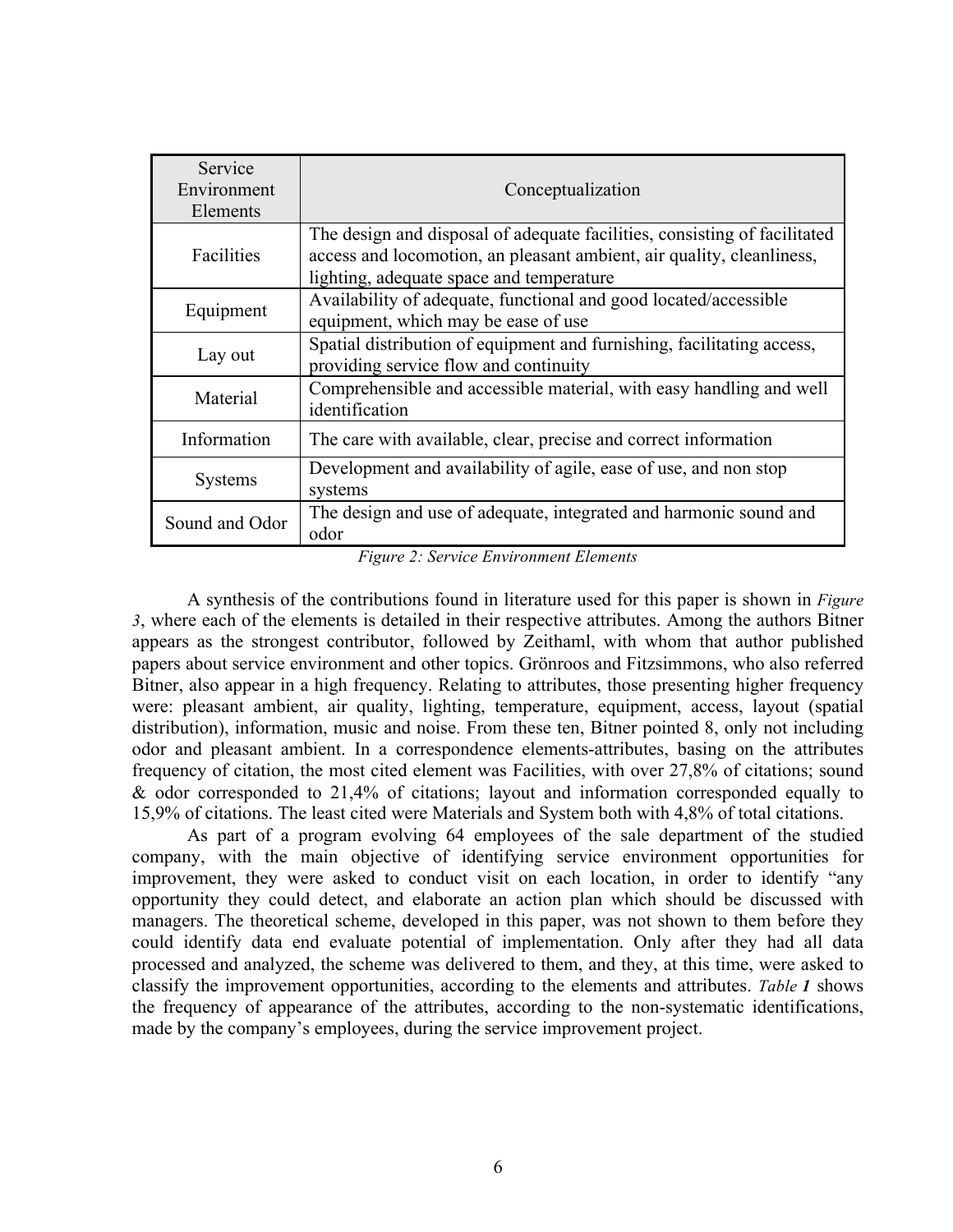| Element        | Attribute               | Authors                                                                                                              |
|----------------|-------------------------|----------------------------------------------------------------------------------------------------------------------|
|                | Access / Locomotion     | Oliveira (2012)                                                                                                      |
|                | Ambient (Pleasant)      | Kotler (1973), Zeithaml et al. (1990), Marodin (2010), Oliveira (2012)                                               |
|                | Air Quality             | Bitner (1992), Baker et al. (1994), Fitzsimmons (2005), Grönroos (2004, 2007,                                        |
| Facilities     |                         | 2009), Pareigis et al. (2011), Zeithaml et al. (2013)                                                                |
|                | Cleanliness             | Barber and Scarcelli (2010), Wakefield and Blodgett (1996), Marodin (2010),                                          |
|                |                         | Oliveira (2012)                                                                                                      |
|                | Lighting                | Baker et al. (1994), Wakefield and Blodgett's (1994), Summers and Hebert (2001);                                     |
|                |                         | Countryman and Jang (2006), Vaccaro et al. (2008), Lin and Liang (2011)                                              |
|                | Space                   | Marodin (2010), Pareigis et al. (2011)                                                                               |
|                |                         | Bitner (1992), Wakefield and Blodgett's (1994), Fitzsimmons (2005), Countryman                                       |
|                | Temperature             | and Jang (2006), Grönroos (2004, 2007, 2009), Marodin (2010), Pareigis et al.                                        |
|                |                         | (2011), Zeithaml et al. (2013)                                                                                       |
|                | Adequacy                | Zeithaml et al. (1990), Bitner (1992), Normann (2002), Fitzsimmons (2005),                                           |
| Equipment      |                         | Grönroos (2004, 2007, 2009), Zeithaml et al. (2013)                                                                  |
|                | Ease of use             | Marodin (2010)                                                                                                       |
|                | Functionality           | Normann (2002), Marodin (2010), Pareigis et al. (2011)                                                               |
|                | Localization / access   | Fitzsimmons (2005)                                                                                                   |
|                | Access                  | Bitner (1992), Normann (2002), Fitzsimmons (2005), Grönroos (2004, 2007, 2009),                                      |
|                |                         | Zeithaml et al. (2013)                                                                                               |
| Lay out        | Flow                    | Fitzsimmons (2005)                                                                                                   |
|                | Service continuity      | Fitzsimmons (2005)                                                                                                   |
|                | Spatial distribution    | Bitner (1992), Normann (2002), Fitzsimmons (2005), Grönroos (2004, 2007, 2009),                                      |
|                | (harmonic use of space) | Marodin (2010), Pareigis et al. (2011), Lin and Liang (2011), De Nisco and<br>Warnaby (2013), Zeithaml et al. (2013) |
|                | Accessible              | Normann (2002), Marodin (2010)                                                                                       |
|                | Comprehensible          | Zeithaml et al. (1990)                                                                                               |
| Materials      | Ease of use             | Normann (2002)                                                                                                       |
|                | Identifiable            | Marodin (2010), Oliveira (2012)                                                                                      |
|                |                         |                                                                                                                      |
|                | Available / clear       | Bitner (1992), Normann (2002), Fitzsimmons (2005), Grönroos (2004, 2007, 2009),                                      |
|                |                         | Marodin (2010), Pareigis et al. (2011), Fowler and Bridges (2012), Oliveira (2012),<br>Zeithaml et al. (2013)        |
| Information    |                         | Bitner (1992), Normann (2002), Fitzsimmons (2005), Grönroos (2004, 2007, 2009),                                      |
|                | Correctable             | Zeithaml et al. (2013)                                                                                               |
|                | Preciseness             | Fitzsimmons (2005), Marodin (2010)                                                                                   |
| System         | Agility                 | Normann (2002), Fitzsimmons (2005), Zeithaml et al. (2013)                                                           |
|                | Ease of use             | Normann (2002), Zeithaml et al. (2013)                                                                               |
|                |                         | Normann (2002)                                                                                                       |
| Sound and Odor | Non stop                | Bitner (1992), Baker et al. (1994), Wakefield and Blodgett's (1994), Fitzsimmons                                     |
|                | Music                   | (2005), Countryman and Jang (2006), Grönroos (2004, 2007, 2009), Pareigis et al.                                     |
|                |                         | (2011), Lin and Liang (2011), Zeithaml et al. (2013)                                                                 |
|                |                         | Bitner (1992), Fitzsimmons (2005), Grönroos (2004, 2007, 2009), Pareigis et al.                                      |
|                | Noise                   | (2011), Zeithaml et al. (2013)                                                                                       |
|                |                         | Bitner (1992), Baker et al. (1994), Spangenberg et al. (1996), Fitzsimmons (2005),                                   |
|                | Odor                    | Grönroos (2004, 2007, 2009), Fowler and Bridges (2012), Zeithaml et al. (2013)                                       |
|                |                         |                                                                                                                      |

*Figure 3: Attributes for Service Environment listed in literature*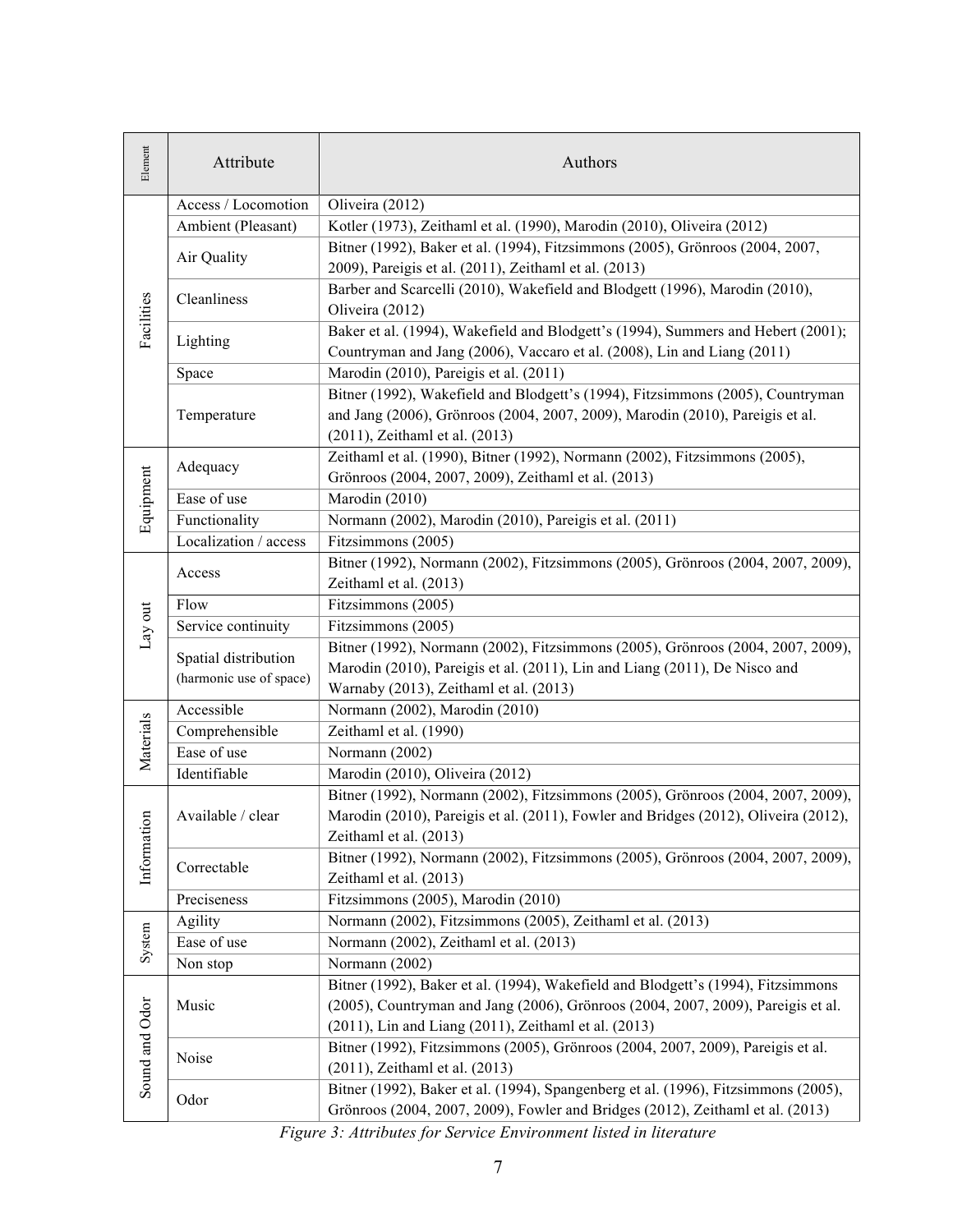This research did not have as objective access correlation with the attributes shown in *Figure 3*, derived from literature. Although, some observations can be made. Similarly, to detect importance order for attributes, or even the elements, was not an objective for the present research. Although, some points may be cited:

- The element Facilities corresponded, in the practical project, to around 58%
- Together, the elements Facilities and Equipment correspond do 75% of all the occurrences
- The third most frequent element was layout, with 9% of the total.
- On the other hand, music, noise and odor were not mentioned as opportunity for improvement.

| Element                     | Attribute               | Total of improvement<br>opportunities identified | Attributes<br>Percentage | Element<br>percentage |  |
|-----------------------------|-------------------------|--------------------------------------------------|--------------------------|-----------------------|--|
| Facilities                  | Access / Locomotion     | 6                                                | 18,18%                   |                       |  |
|                             | Ambient (Pleasant)      | $\overline{7}$                                   | 21,21%                   |                       |  |
|                             | Air Quality             | $\boldsymbol{0}$                                 | 0,00%                    | 57,58%                |  |
|                             | Cleanliness             | 5                                                | 15,15%                   |                       |  |
|                             | Lighting                | $\boldsymbol{0}$                                 | $0,00\%$                 |                       |  |
|                             | Space                   | 1                                                | 3,03%                    |                       |  |
|                             | Temperature             | $\boldsymbol{0}$                                 | $0,00\%$                 |                       |  |
|                             | Adequacy                | $\boldsymbol{0}$                                 | $0,00\%$                 | 18,18%                |  |
| Equipment                   | Ease of use             | $\overline{2}$                                   | 6,06%                    |                       |  |
|                             | Functionality           | 1                                                | 3,03%                    |                       |  |
|                             | Localization and access | $\overline{3}$                                   | 9,09%                    |                       |  |
|                             | Accessible              | 1                                                | 3,03%                    | 9,09%                 |  |
| Layout                      | Flow                    | $\boldsymbol{0}$                                 | 0,00%                    |                       |  |
|                             | Service continuity      | $\boldsymbol{0}$                                 | $0,00\%$                 |                       |  |
|                             | Spatial distribution    | $\overline{2}$                                   | 6,06%                    |                       |  |
|                             | Accessible              | 1                                                | 3,03%                    |                       |  |
|                             | Comprehensible          | $\boldsymbol{0}$                                 | 0,00%                    |                       |  |
| Materials                   | Ease of use             | $\mathbf{0}$                                     | $0,00\%$                 | 3,03%                 |  |
|                             | Identifiable            | $\boldsymbol{0}$                                 | $0,00\%$                 |                       |  |
| Informa<br>tion             | Available and clear     | 1                                                | 3,03%                    |                       |  |
|                             | Correctable             | 1                                                | 3,03%                    | 6,06%                 |  |
|                             | Preciseness             | $\boldsymbol{0}$                                 | $0,00\%$                 |                       |  |
|                             | Agility                 | $\overline{2}$                                   | 6,06%                    | 6,06%                 |  |
| System                      | Ease of use             | $\boldsymbol{0}$                                 | 0,00%                    |                       |  |
|                             | Non stop                | $\boldsymbol{0}$                                 | $0,00\%$                 |                       |  |
| Sound<br><b>Odor</b><br>and | Music                   | $\boldsymbol{0}$                                 | $0,00\%$                 | $0,00\%$              |  |
|                             | Noise                   | $\boldsymbol{0}$                                 | 0,00%                    |                       |  |
|                             | Odor                    | $\boldsymbol{0}$                                 | 0,00%                    |                       |  |

*Table 1: Improvement opportunities identified in a Commercial servicescape*

Regarding attributes, three showed higher frequencies: pleasant ambient (21,21%), access and locomotion (18,18%), and cleanliness (15,15%). These three corresponded to 54,5% of the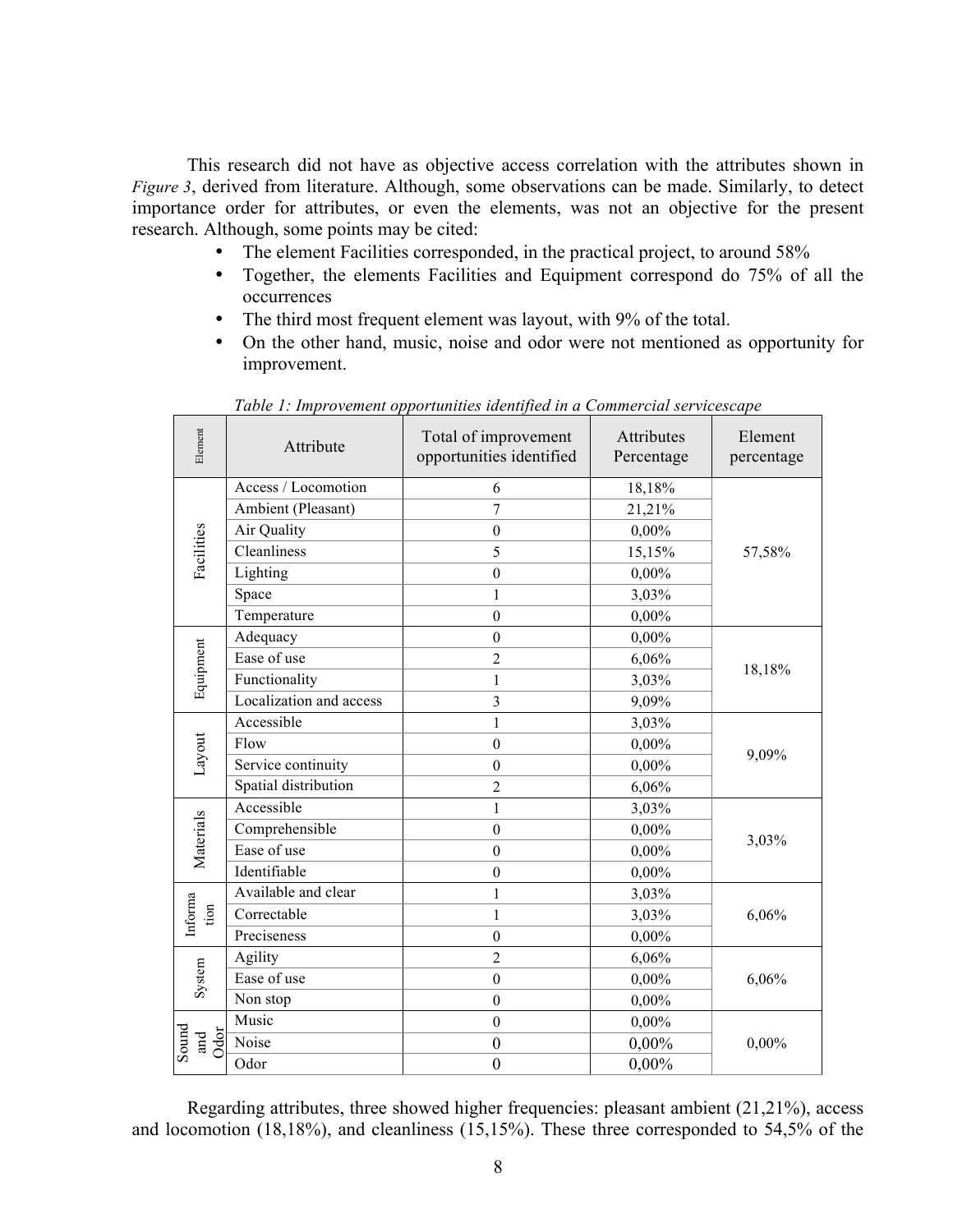improvement opportunities. On the other hand, some attributes were not associated to any improvement: air quality, lighting, equipment adequacy, service flow, comprehensible material, material ease of use, material identification, information preciseness, system ease of use, continuous system, music, noise and odor.

#### **Conclusion**

Since the beginning of servant company studies, the objective was to expand what should be a whole organization focused on serving sense, concept and principles, taking as starting point, the servant individual behavior. Joining servant behavior with service leadership, it was possible to structure a framework, containing four more dimensions: strategy, product, processes and culture. But there was a sense of lack to deal with physical aspects.

The present paper, making use, firstly, of a theoretical approach, brought a significant contribution, by introducing the seventh dimension: service environment. Resulting from a literature approach, the service environment consists of seven elements – facilities, equipment, layout, material, information, system, and sound & odor. Each of these elements is divided in attributes, which may be used to plan, design, implement and evaluate service, i.e. how servant a company can be, in the environment dimension. A practical analysis of the scheme was made possible, providing reflections both for the theoretical approach and for a case for improving service environment aspects.

As managerial implications, it is believed to be possible the use of the scheme for designing, planning, operating and evaluating a servicescape. As a dimension for promoting service to customer service, emphasizing serving sense, the service environment elements may be used as a guide to plan physical aspects, in accordance with strategy, and to plan processes similarly. The research non systematic of the developed scheme showed that, if it had been used, some other issues could, possibly be identified, allowing new improvement opportunities. As a matter of fact, although physical aspects use to be considered when estimating costs, it is believed that not always, their impact on customer perception is truly considered. This may be a good opportunity for management to optimize their knowledge through the use of this guide.

As limitation and future research, due to the theoretical character of this paper, generalization should no be made. It will be a good enrichment of this research to rank, in order of importance, the attributes here listed, as well as to conduct some kind of a statistical analysis, like factorial analysis, to access the convergence of the attributes in their respective groups, here named elements. Such study will be of greater value if applied to different business segments.

## **Bibliography**

- Baker, J., Grewal, D. and Parasuraman, A. 1994. "The influence of store environment on quality inferences and store image", *Journal of the Academy of Marketing Science*, **22**(4): 328-39.
- Baker, J., Parasuraman, A., Grewal, D. and Voss, G.B. 2002. The influence of multiple store environment cues on perceived merchandise value and patronage intentions. *Journal of Marketing*. **66**(2): 120-141.
- Bitner, M. J. 1992. Services capes: the impact of physical surroundings on customer and employe*es. Journal of Marketing. 56(April 1992):* 57-71
- Carvalho, C. T. 2011. Relação entre Orientação para Serviço e o Senso de Servir: O caso de um Restaurante Comercial. *Dissertação de Mestrado*. Universidade Potiguar. Natal.